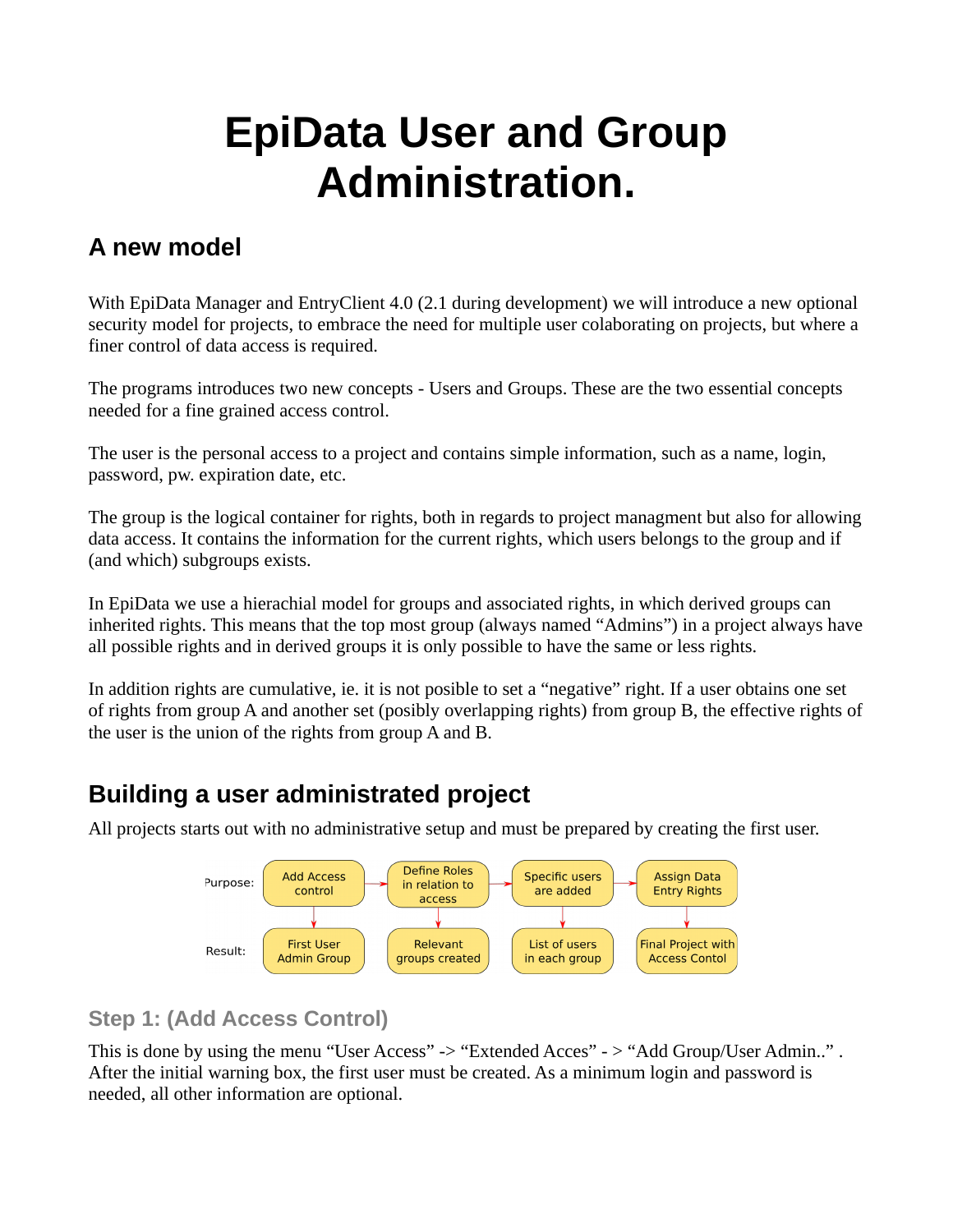For the access control to take effect, the project must first be save to disk, then re-opened and the user must login with the newly created identity. Now the project is setup and ready to handle multiple users and groups – they just need to be created!

#### **Step 2: (Defining groups)**

It is a good strategy to create all the needed group before adding users. Especially for more complex project this step is essential since proper definition of groups will facilitate the addition of users to appropriate groups.

The concept of a group can be hard to comprehend, so it may be easier to think of a group as a role with a specific task. The task could be to reset password for user, another task could be to translate (still to be implemented) the project, or to do the data entry.

Again, with large and complex projects involving a lot of persons defining these roles before creating the users will in the end make maintaining the project easier.

With EpiData Manager you assign rights to a group. A right grants access to a specific task performed with Manager, e.g. user administration, adding fields, exporting data. The complete list and descriptions can be seen in the appendix.

By combining these rights it is possible to create groups with different purposes. For a local administrator user rights would be essential and perhaps the groups right would be needed too. For a group of translators, just the translate rights would be needed.

To create a new group, open the Define Group window from "User Access" -> "Extended Access". First time this window is opened there should be a single group already named "Admins" and this group contains the user you created in Step 1.

| 蒙                                          | <b>Define Groups</b>                 |                          |      | $\circ$ $\circ$ $\circ$ $\otimes$ | 濛<br><b>Group Properties</b>                                                                                                                                                                                                                                                                                         | $\circ$ $\circ$ $\circ$ $\times$ |
|--------------------------------------------|--------------------------------------|--------------------------|------|-----------------------------------|----------------------------------------------------------------------------------------------------------------------------------------------------------------------------------------------------------------------------------------------------------------------------------------------------------------------|----------------------------------|
| Groups:                                    |                                      | Users in group: Admins   |      |                                   | Group Name:                                                                                                                                                                                                                                                                                                          |                                  |
| $ ++ $ $\mathbb{D}$<br>Caption<br>- Admins | Rights<br>D, De, T, G, U, P, E, X, R | Login<br>$\sqrt{}$ admin | Name |                                   | Entry Group<br>Project Content Design:-<br>Define Project (D)<br>Prepare Double Entry (De)<br>Translate Project (T)<br>Assign Project Rights:-<br>Manage Groups (G)<br>-User Management:-<br>Manage Users (U)<br>Reset Password (P)<br>-Data Access Manager:-<br>Export Data (E)<br>Extended Data (X)<br>Beports (R) |                                  |
|                                            |                                      |                          |      |                                   | $OQ$ $QK$<br><b>C</b> Cancel                                                                                                                                                                                                                                                                                         |                                  |

Make sure that the parent group is selected - in the picture above that would be "Admins", and click the **Example 1** button (or use Ctrl/Cmd+N) just below the "Groups" caption. This will show a new form where management rights can be assigned to the group and it may get a caption.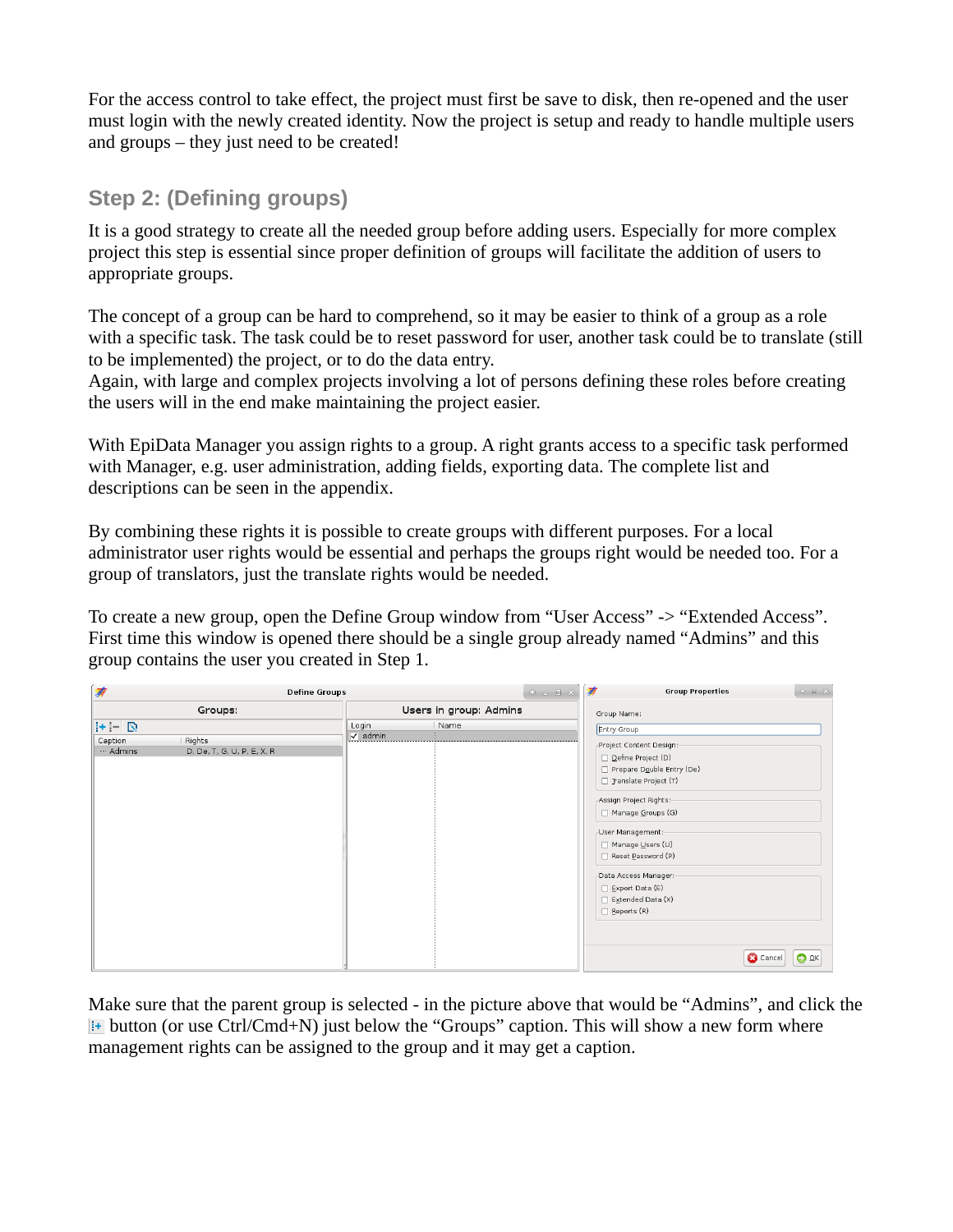### **Step 3: (Defining Users)**

With all the groups setup it is time to create some users. This is done much like we created the groups, open then Define Users window from "User Access" -> "Extended Access". It will bring up its own window with a list of user.

|          | <b>Define Users</b> |         |                     |  |  |  |  |
|----------|---------------------|---------|---------------------|--|--|--|--|
| Users:   |                     |         |                     |  |  |  |  |
| $+ - D $ |                     |         |                     |  |  |  |  |
| Login    | Name                | Expires | Last Login          |  |  |  |  |
| admin    |                     | (never) | 2015-11-19 09:19:09 |  |  |  |  |
|          |                     |         |                     |  |  |  |  |

To create a new user, just like in the Define Groups window, click the  $\frac{1}{12}$  button (or use Ctrl/Cmd+N) just below the "Users" caption. As with the Groups window, this will bring up a new window to define the user.

| <b>User Properties</b>                            |                                                                                                                                                               |               |  |
|---------------------------------------------------|---------------------------------------------------------------------------------------------------------------------------------------------------------------|---------------|--|
| Login:<br>Password<br>Name:<br>Expires:<br>Notes: | Group<br>Admins<br>E-1<br>Local Admins<br>ė-<br>Entry Users<br><b>A</b> <sub>1</sub><br>Translator Admins<br>ė-l<br>Translaters<br>t<br>$\sqrt{ }$ Never<br>團 |               |  |
|                                                   | <b>B</b> Cancel                                                                                                                                               | $\circ$<br>QK |  |

As seen in the picture, creating a new user immediately allow for selecting the groups that the user should belong to. The groups may also be chosen afterward in the "Define Group" window.

Observe that if a user is selected to be member of a group, that user is automatically also a member of all derived groups. Eg. if a user (in the picture above) is selected to be a member of the "Local Admins" then this user is also automatically a member of the "Entry Users" group. This will shown by marking the "Entry Users" group with a semi-selected checkbox.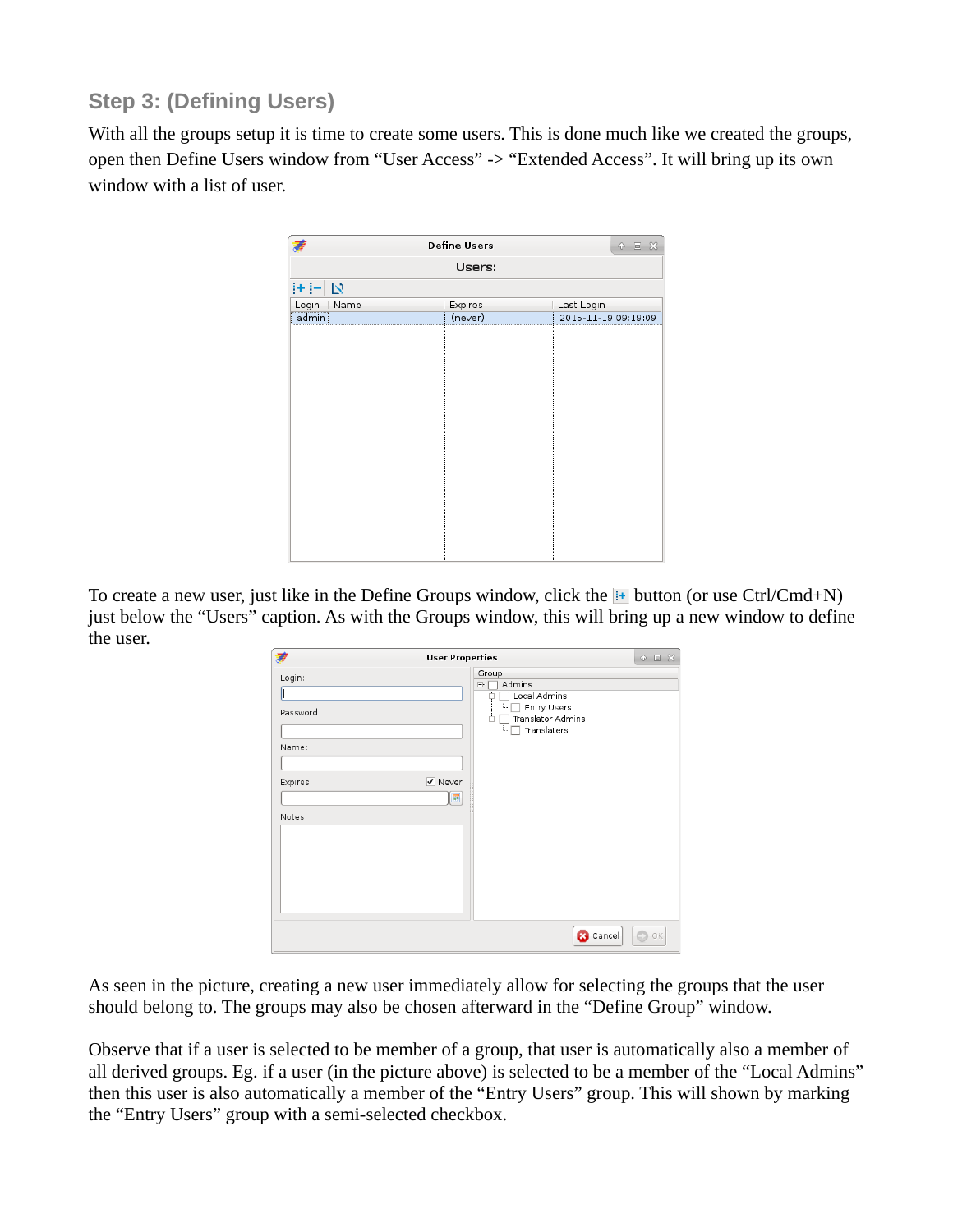## **Step 4: (Assigning data entry rights)**

The last step in creating a project with User/Group access control is to assign data entry rights. The level of control for data in EpiData is implemented at the dataform level, which mean that if a user has a certain entry right for a dataform then this right applies to all fields on that dataform.

With EntryClient the possible rights are:

- read: see data in the fields
- update: enter new values and edit existing data
- create: create new records
- delete: mark for deletion

The entry rights for a dataform are assigned to a group in the window "Define Entry Rights"

| <b>Define Entry Rights</b> |                             |                         |                         |        | $P = P \times$ |
|----------------------------|-----------------------------|-------------------------|-------------------------|--------|----------------|
| Dataforms:                 | Entry Rights: Dataform 1    |                         |                         |        |                |
| - Dataform 1               | Group                       | Read                    | Update                  | Create | Del            |
|                            | $\blacksquare$ Admins       | $\overline{\mathbf{v}}$ | $\overline{\mathbf{v}}$ | V      | $\blacksquare$ |
|                            | E- Local Administrators     |                         |                         |        |                |
|                            | Entry Users                 |                         |                         |        |                |
|                            | 白 Translator Administrators | $\Box$                  |                         |        |                |
|                            | Translators                 |                         |                         |        |                |
|                            |                             |                         |                         |        |                |
|                            |                             |                         |                         |        |                |
|                            |                             |                         |                         |        |                |
|                            |                             |                         |                         |        |                |
|                            |                             |                         |                         |        |                |
|                            |                             |                         |                         |        |                |
|                            |                             |                         |                         |        |                |
|                            |                             |                         |                         |        |                |
|                            | Copy Parent Rights          |                         |                         |        |                |

Here an entry right is assigned by setting a mark in the desired column for the intended group. If eg. you wish to assign read rights to translators the click the "read" column besides the translators row.

Since the groups are hierachial structured assigning an entryright to a group will automatically assign the same right to any parent groups. In the case with the "translators" group, assigning read rights will also assign read right to the "translator admins" group.

Likewise the entry rights are also hierachial structured, so that the lowest entry right is none, then Read and highest is Delete. So if you assign a group the Delete right all lower rights are also automatically assigned to the same group.

As with the group management rights there is a special case with the Admins group. They will always have full access (Read, Update, Create and Delete) to all dataforms, and hence cannot be deselected.